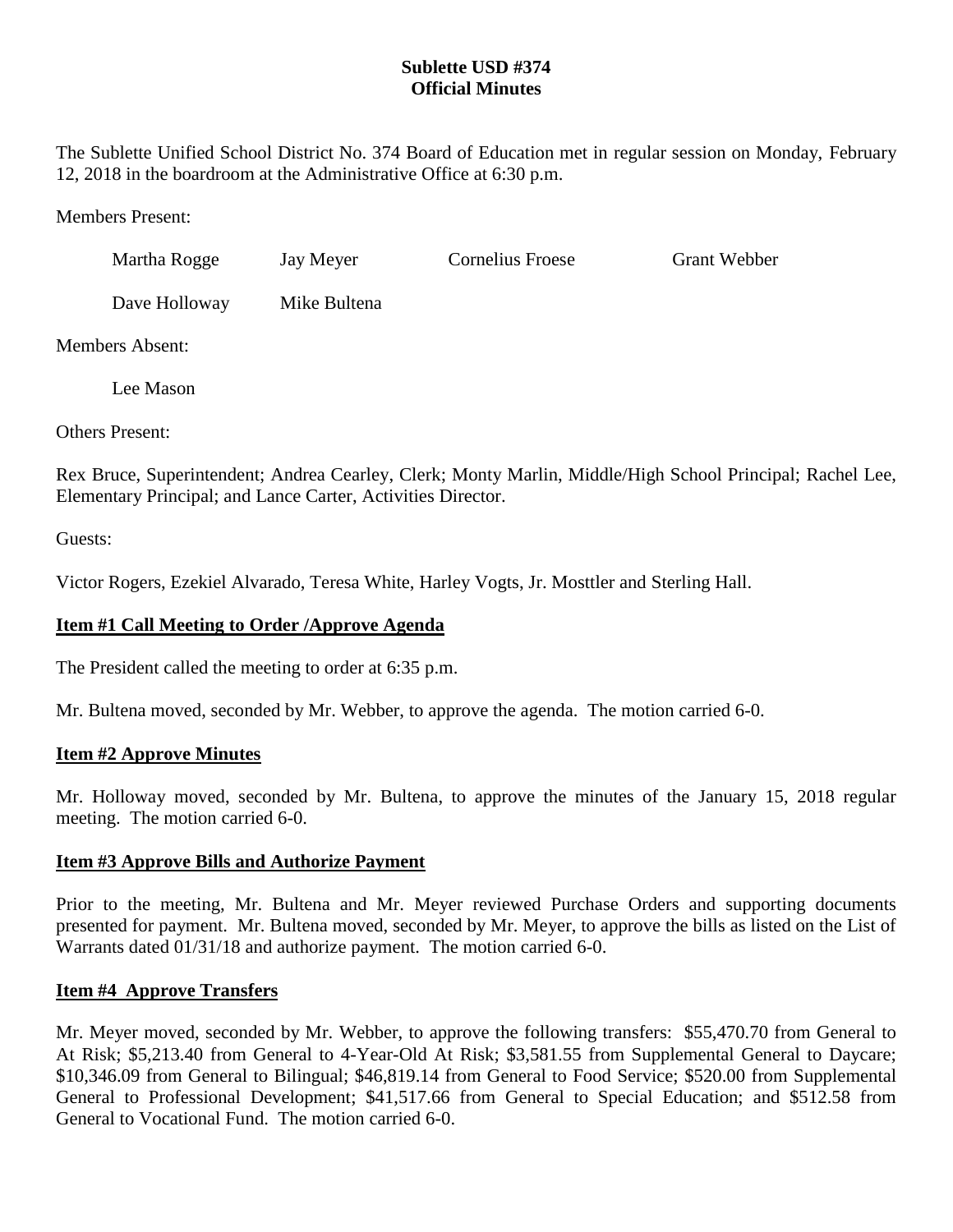Board Minutes Page 2 February 12, 2018

### **PUBLIC FORUM**

There was no public forum.

### **Reports**

#### Curriculum

Mrs. Stevens was ill, but she left a report that she had a face-to-face meeting with our Outside Validation Team chair, and we are right on track with our accreditation process.

#### Principals

Mr. Marlin introduced Mr. Victor Rogers who reported the High School Scholars Bowl team had a very successful season winning their Regional tournament and advancing out of pool play at the State tournament to a 5<sup>th</sup> place finish. Mr. Rogers thanked the Board of Education for the lodging and team meal which was enjoyed by all in Wichita. Mr. Marlin reported that we will be hosting League Music here on February 21st; Beth Popejoy from the KBI and Lynn Koehn will be speaking to our MS/HS students on February 23<sup>rd</sup>; Parent/Teacher conferences were well attended; Middle school students did very well at the Meade Math Contest; and the Haskell County Spelling Bee champion was Ellie Bultena for the third year in a row. The State Spelling Bee will be in Hays.

Mrs. Lee brought three of her elementary school ambassadors (Ezekiel Alvarado, Harley Vogts and Jr. Mosttler) to tell the Board about their service projects at our League In-Service, BEST Program and the Pride of Life. She also reported an increase in attendance at the elementary Parent/Teacher conferences over last year with new hours offered Wednesday afternoon and Thursday evening.

#### Activities Director

Mr. Carter reported on the Middle School League Basketball Tournament Championship we hosted on February 3<sup>rd</sup>; Noah Horinek, Reese Garetson, Jesse Garetson and Cameron Blankenship will be attending Regional Wrestling this weekend; High School Basketball season is winding down; and Sub-State Basketball Tournament will be held in Syracuse.

#### SWPRSC/HPEC

Mr. Bultena reported on the HPEC meeting. Mrs. Rogge reported on the SWPRSC Board meeting.

#### Superintendent:

Mr. Bruce and the Board discussed the different poll surveys on social media recently.

#### **Item #5 Sublette Public School Foundation**

Sterling Hall gave the annual report of the Sublette Public School Foundation. Mr. Holloway moved, seconded by Mr. Meyer, to approve the appointment of Marilyn Brown as Treasurer with the resignation of Mike Stevens. The motion carried 6-0.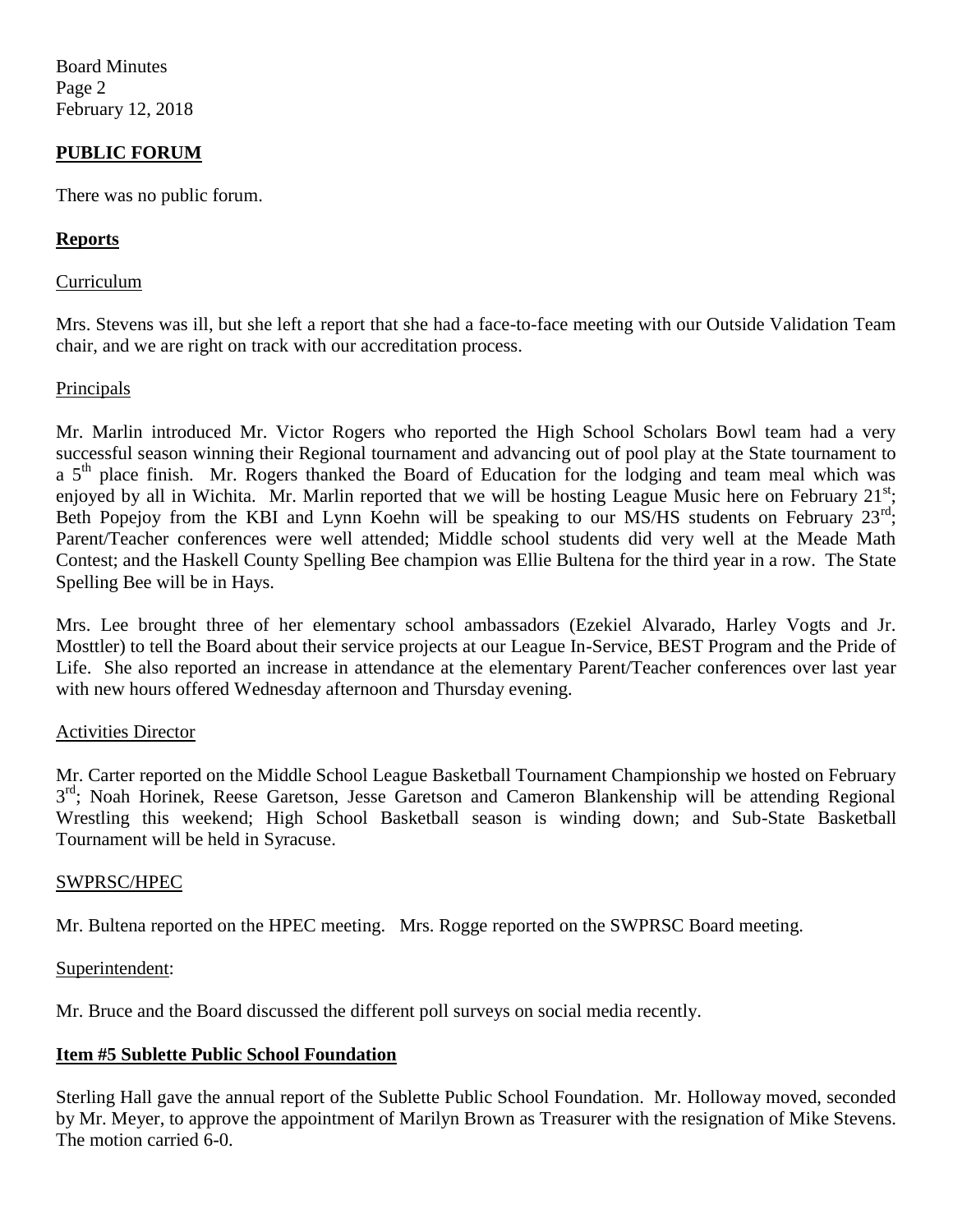Board Minutes Page 3 February 12, 2018

### **Item #6 Consider Suburban Purchase**

Mr. Webber moved, seconded by Mr. Holloway, to approve the purchase of a new 9 or 10 passenger vehicle with a maximum cost of \$38,642. The motion carried 6-0.

### **Item #7 Executive Session – Non-Elected Personnel**

Mr. Meyer moved, seconded by Mr. Bultena, to go into executive session to discuss non-elected personnel, in order to protect the privacy interest of an identifiable individual(s), to include Mr. Bruce in executive session, and to reconvene to open session in the boardroom at 8:30 p.m. The motion carried 6-0.

At 8:15 p.m. Mr. Marlin was asked to enter the executive session.

The Board reconvened to open session at 8:30 p.m.

Mr. Bultena moved, seconded by Mr. Meyer, to go into executive session to discuss non-elected personnel, in order to protect the privacy interest of an identifiable individual(s), to include Mr. Bruce in executive session, and to reconvene to open session in the boardroom at 9:10 p.m. The motion carried 6-0.

The board reconvened to open session at 9:10 p.m.

Mr. Meyer moved, seconded by Mr. Holloway, to go into executive session to discuss non-elected personnel, in order to protect the privacy interest of an identifiable individual(s), to include Mr. Bruce in executive session, and to reconvene to open session in the boardroom at 9:30 p.m. The motion carried 6-0.

The board reconvened to open session at 9:30 p.m.

#### **Item #8 Superintendent Evaluation**

Discussion was held on the Superintendent evaluation process. The Board of Education will fill out the Superintendent evaluation.

#### **Item #9 Contract Approval**

Mr. Holloway moved, seconded by Mr. Bultena, to approve the contract of Emily Garcia as grade school secretary. The motion carried 6-0.

#### **Item #10 Resignation**

Mr. Bultena moved, seconded by Mr. Meyer, to accept the resignation of Michelle Escarcega as grade school secretary effective January 29, 2018. The motion carried 6-0.